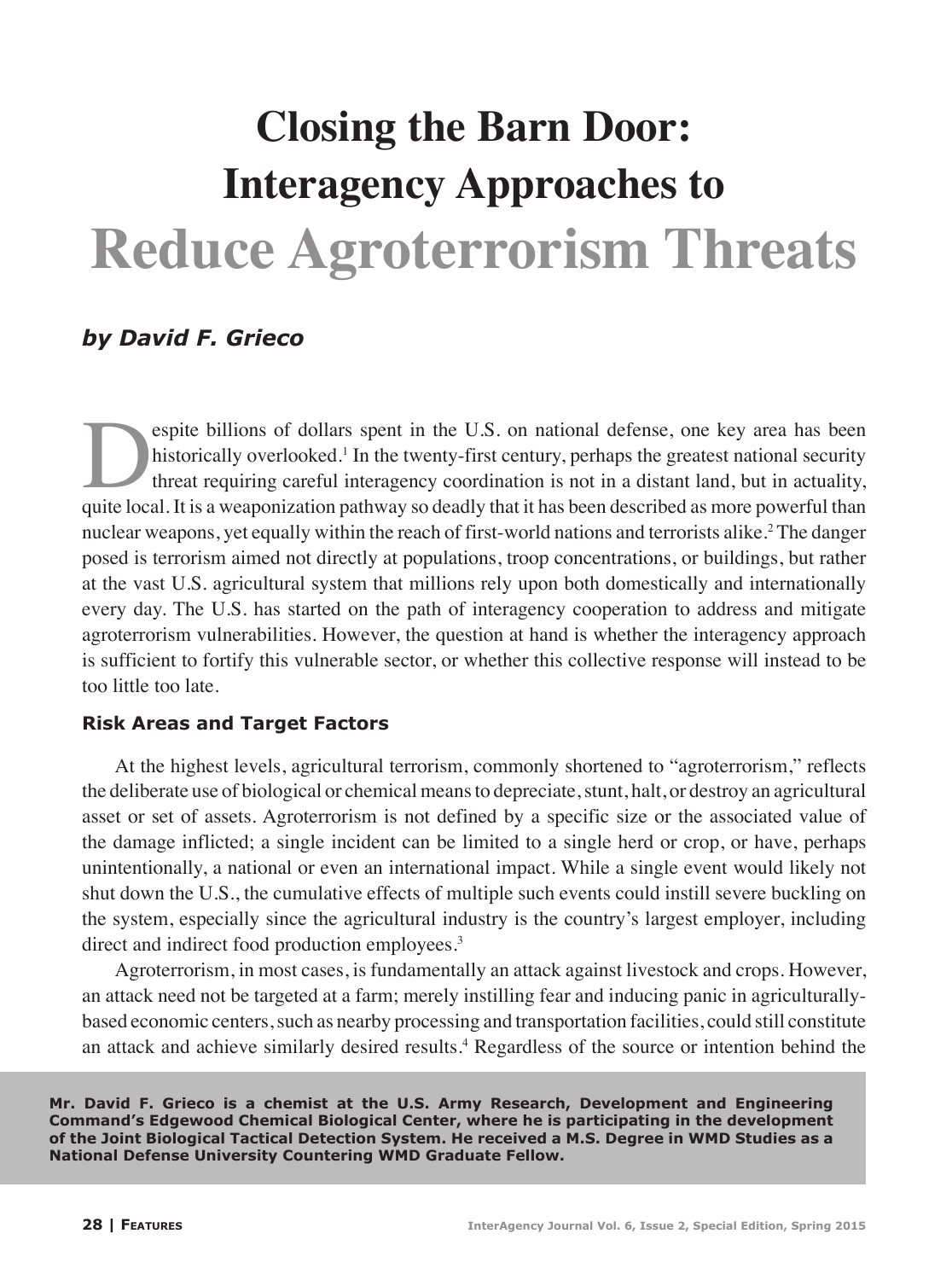introduction of a pathogen or contaminant, the large number of potential points of introduction means that no **one** government agency will be able to provide a suite of comprehensive countermeasures and systems for defense.

The three great vulnerabilities present in the American agricultural system are the lack of security measures, livestock susceptibility to foreign animal diseases (FAD), and the frequent, condensed transportation of livestock.<sup>5</sup> An area of particular concern is the protection of livestock, which becomes particularly difficult when considering open pastures, especially those found in the Southwest, where no physical security exists to separate animals from potential perpetrators.<sup>6</sup> Crop susceptibilities add another dimension for consideration in that the pathways for infection increase to seven different categories including fungi, bacteria, viruses, viroids, nematodes, protozoa, and parasitic plants.<sup>7</sup> An interagency effort known as the Strategic Partnership Program Agroterrorism (SPPA) takes cognizant of the fact that human intervention at multiple points across the supply chain, especially at processing and storage facilities, can pose an additional concern if access to these areas is not closely controlled.8 Moreover, through contamination of seed stock, a would-be agroterrorist could indirectly infiltrate a farm's most precious commodities without ever stepping foot on the farm, bypassing physical security features even if they have been installed.

Regardless of the method of introduction of a pathogen, and whether it is directed against livestock or crops, an even larger and more fundamental issue exists. Determining what exactly comprises America's agroterrorism threats becomes significantly more complex as the result of insufficient interagency coordination. The Department of Agriculture (USDA)/Department of Homeland Security's Animal and Plant Health Inspection Service (APHIS) and the Center for Disease Control

(CDC) have different, only partially overlapping lists of threat agents.<sup>9</sup> The lack of coordination among different agencies greatly complicates the cross-referencing task when assessing agricultural risks and threats at the ground level of local farmers.<sup>10</sup>

Another significant interagency challenge pertains to the question of how a response to an agroterrorism event would be funded. The U.S. government does not currently have lines of funding appropriated to pay for the necessary response mechanisms.<sup>11</sup> Even within the existing umbrella for biological defense, including the aptly named Biological Warfare Defense Program that is managed by the Defense Advanced Research Projects Agency (DARPA) under the Department of Defense (DoD), the maintenance of consistent funding levels for such response activities is uncertain.

**Agroterrorism, in most cases, is fundamentally an attack against livestock and crops. However, an attack need not be targeted at a farm...**

In a contingency operation for rapid response payments, funding would likely be reprogrammed from the Biological Warfare Defense Program portfolio due to its similar scope. Despite being an appropriated program within the Congressional budget process, there is not a level of consistency or reliability; funding has decreased dramatically from an explosion in funding at \$164 million in fiscal year (FY) 09 to \$30.4 million and \$19.2 million in FY12 and FY13 respectively.<sup>12</sup> The single greatest reduction observed was \$41.3 million in FY10, demonstrating that the budget could vary as much as 75 percent within one year.<sup>13</sup> As a result, funding would need to be rapidly scrambled from otherwise non-appropriated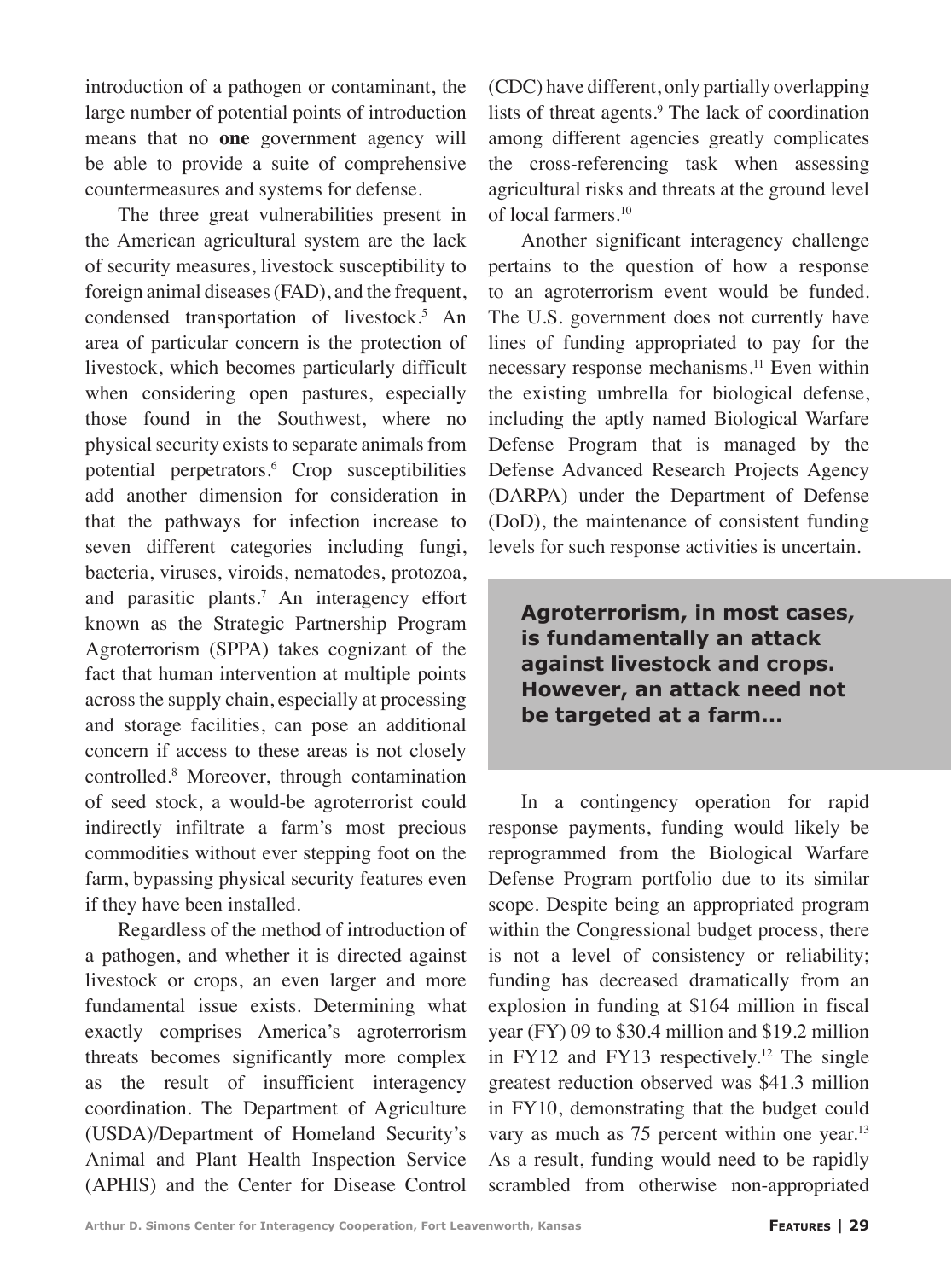funds to make appropriate disaster payments, which could be difficult to assemble in the chaotic aftermath following an incident.

Depending on the manner in which an agroterrorism event is imagined or constructed for hypothetical scenarios, the actual risk present in the American agricultural system varies significantly. Through analysis of historical vignettes, the CDC has expressed confidence that an agroterrorism risk does, in fact, exist, but that it is almost solely limited to livestock. The CDC also acknowledges that crops also face a risk, but assessed that this

**President George W. Bush signed into law a series of efforts to cap the growing biological threat. Known colloquially as the "Public Health Security and Bioterrorism Preparedness and Response Act of 2002"...**

risk is significantly less probable than an attack against animals; thus, prioritization has left plant pathogens largely unaddressed.<sup>14</sup> Fortunately, this is not a view held universally across the U.S. government, as others have also identified that presently an entire season's worth of crops could be ruined through either pathogens or toxins.15 Undetected until too late, a simple biological pathogen could devastate a great portion of crops with deadly rapidity. Unless these vulnerabilities, including contamination of feed and animal susceptibility to FADs, are addressed, the U.S. will remain vulnerable to future agricultural emergencies that cannot be easily controlled.

#### **Interagency Coordination and Response**

In light of the risk posed by agroterrorism, the U.S. government has begun to prepare

countermeasures and defenses. Efforts to address agroterrorism increased significantly following the creation of the Department of Homeland Security (DHS) in 2002. At first, agricultural defense funding was heavily aligned toward APHIS, then a part of USDA. Prior to APHIS's realignment under the DHS, annual funding for APHIS constituted upwards of 74 percent of USDA's budget, highlighting the heavy emphasis on the service for detection, prevention, and containment.<sup>16</sup> In addition to surveillance and inspection efforts conducted by APHIS, USDA also turned to the U.S. Army in its attempts to address agroterrorism. USDA's connection to the Army is not as clear as it may appear to the casual observer, as the purpose of the partnership is not to provide medical treatments or products for soldiers following an agroterrorism event, but instead to use existing Army laboratory facilities to achieve a potential synergistic effect between USDA and U.S. Army research goals. Specifically, the USDA has turned to the Biosafety Level-3 (BSL-3) facilities located at Fort Detrick in Frederick, MD, to continue research on select agents of interest, focusing on efforts related to counterterrorism and preparedness operations.<sup>17</sup>

Among the largest—if still not completely adequate—aspects of the government response to agroterrorism are the laws that have been implemented to create a preventive screen to hopefully close avenues through which agroterrorism attacks can occur. In the aftermath of the September 2001 Amerithrax incidents, President George W. Bush signed into law a series of efforts to cap the growing biological threat. Known colloquially as the "Public Health Security and Bioterrorism Preparedness and Response Act of 2002," the law established important protocols for increasing defenses against wide-encompassing areas of the homeland. While this law consists of five sections, only two of them apply to themes relevant to agroterrorism per se; the others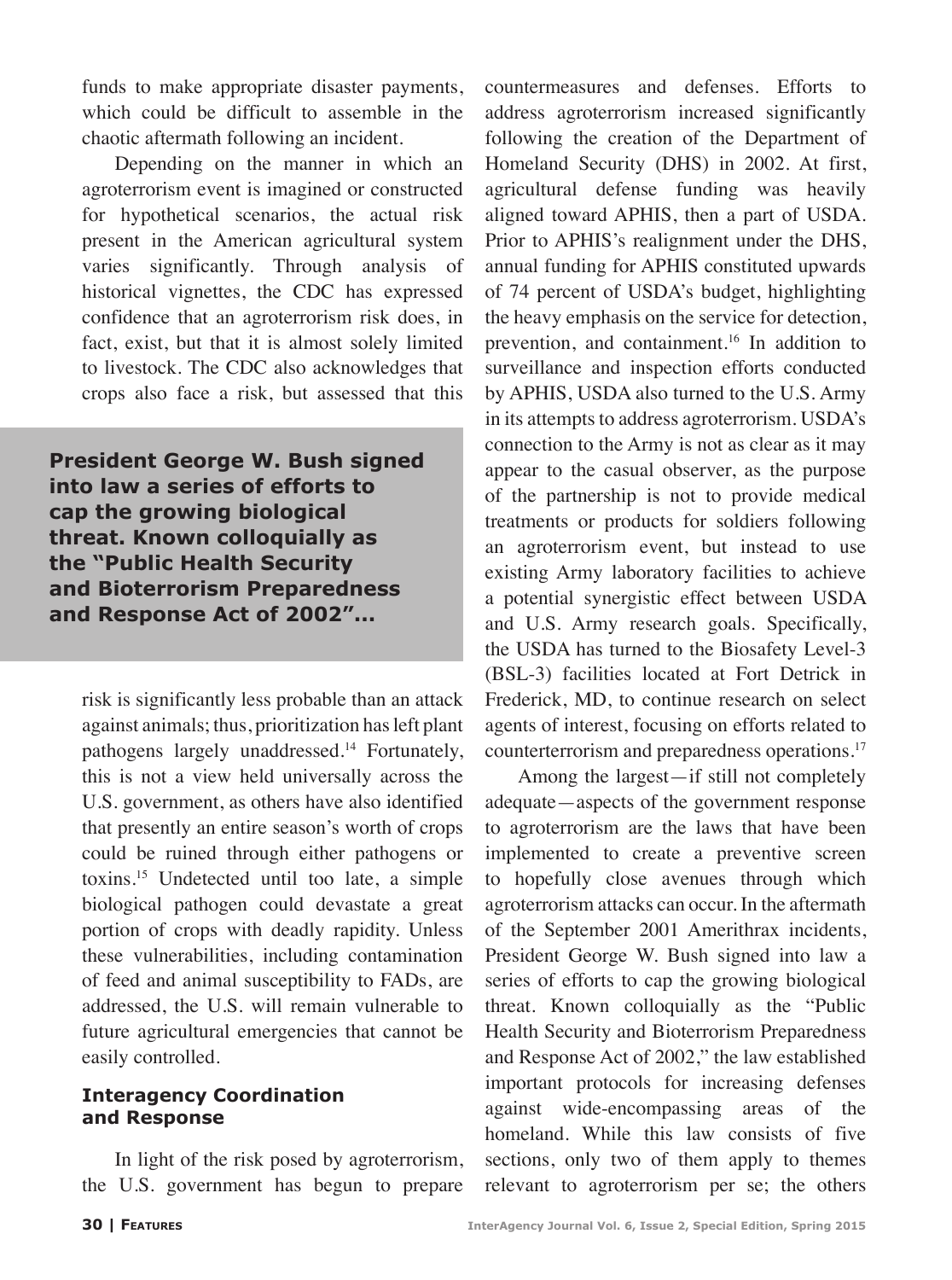address pathogen containment and water safety.

To hedge against the possibility of pathogens from abroad entering the U.S. through a shipment, the law includes a provision that authorizes the withholding of suspect foods for 20 to 30 days prior to importation.<sup>18</sup> A supplemental effort, implemented to prevent pathogen introduction and assist in inspections at a source of control, has been the introduction of APHIS personnel into more than 27 countries to conduct screening prior to entry at American ports.<sup>19</sup> Two significant limitations are associated with this withholding. First, there must be credible evidence to support the case for the withholding. Second, this is a limited tool intended for preventing foodborne disasters. In order to successfully intercept questionable foods, there must be strong evidence from the intelligence community, and more importantly, timely transmission of this information to the Food and Drug Administration (FDA), which would carry out the withholding.

Even with this legislation firmly in place, loopholes exist through which pathogens can still be introduced into foods. Despite the scope of the legislation, which accords higher precedence to pharmaceuticals than food, there is a mandatory registration process for both foreign and domestic food processing centers, establishing a baseline for food surveillance efforts.<sup>20</sup> The flaw in this approach is that it still presents vulnerability, as farms are not registered in a similar manner. The target in this respect is to combat foreign pathogen threats, which presumes that overseas farms and processing plants would be the intended targets of agroterrorists. This does lend some credence if one believes that international destinations are the primary targets of terrorist interest, but the argument does not hold up sufficiently. Without insider knowledge, it would be nearly impossible for terrorists abroad planning to commit an act of agricultural terrorism to pinpoint which shipments are destined for the

U.S. unless they are already packaged and marked as such. The paradox thus created is that products that are clearly labeled and packaged would be prone to screening by APHIS and thus the danger likely mitigated, while those unpackaged materials available for adulteration would not necessarily be destined for shipment to the U.S. If one accepts this argument, the legislation holds more validity, but the risk then shifts to the efficiency of the command chain within APHIS and the intelligence community. However, there is no evidence that there is close coordination between these two communities, creating many opportunities through which agroterrorism threats may slip by.

**...the law includes a provision that authorizes the withholding of suspect foods for 20 to 30 days prior to importation.**

Beyond pre-importation withholding, the typical timeframe for acceptance upon arrival at an American port is only eight hours; information regarding suspect shipments as determined by the FDA must additionally flow through state and local levels before reaching APHIS personnel, truly limiting the timeframe of opportunity in which to react to an agroterrorist attack.<sup>21</sup> The efficiency needed to achieve significant results within this model becomes nearly impossible to achieve realistically, thus calling into question the likelihood of the government successfully preventing any dangerous shipments. In this example, the well-intentioned effort to respect state jurisdictions falls short, and the muddling through interagency efforts complicates the effort beyond a workable level. Either the U.S. has not received a shipment in which the provisions of the "Bioterrorism and Preparedness Act" have faced a true test, or shipments have not been a target of agroterrorists. Regardless of the case,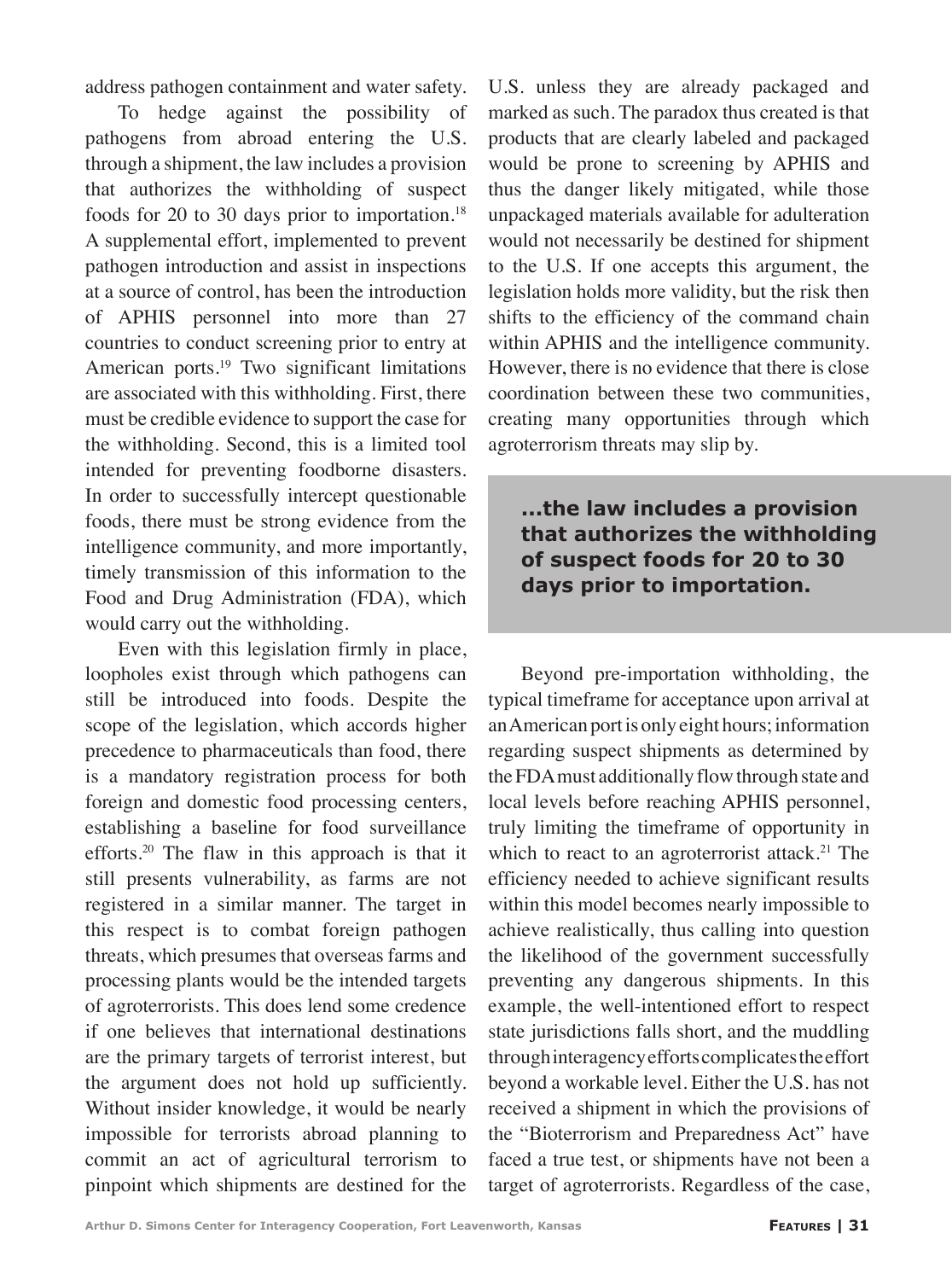the legislation has provided essentially a null impact on the agrodefense front.

Complementary and supportive to the "Bioterrorism and Preparedness Act," a series of Homeland Security Presidential Directives, or HSPDs, were initiated to provide further directives and guidance to the DHS as it was hurriedly created following the 9/11 attacks. The first of these HSPDs with direct application to agricultural defenses is "HSPD 5: Management of Domestic Incidents," issued on February 28, 2003, which mandated the creation of the

**...Homeland Security Presidential Directives, or HSPDs, were initiated to provide further directives and guidance to the DHS as it was hurriedly created following the 9/11 attacks.** 

National Incident Management System (NIMS) as a unified response system following any type of terrorist attack. It designates DHS as the leading activity to oversee and supersede control as incidents progress from a state/ local to the national level.<sup>22</sup> The management structure within NIMS theoretically flows in a manner to facilitate a logical and regulated response to crisis incidents, both agriculturallyrelated and not. Under NIMS, state/local authorities are responsible for response until one of four situations occurs: federal assistance is requested, state/local authorities are overwhelmed in the response effort, an incident has progressed to an interagency/multiagency level, or DHS has been tasked by the President to provide a response.<sup>23</sup> NIMS and a second system, the Incident Command System (ICS), work in tandem to provide a standardized method in the hierarchy and response patterns following a terrorist attack or other disaster;

these tools have been implemented within DHS, but also in other agency functions including USDA, APHIS, and the Federal Emergency Management Agency (FEMA).<sup>24</sup>

At the surface level, this may appear to be a brilliant demonstration of interagency adoption of policy using common resources; in actuality, the use is mandated across all federal agencies and departments for incident management.<sup>25</sup> In light of this, the actual functionality under the new system is debatable and appears to resemble that of a partially employed system not at full functionality. An incident on the magnitude of September 11, 2001, in a biological terrorism setting would likely challenge the system beyond levels at which it has been previously tested and could overwhelm the system altogether. Although NIMS does caveat its management structure and approach by stressing compatibility to achieve interoperability which possibly alludes to a responsive system that adapts to different situations—the true gravity of the situation exposes greater issues.<sup>26</sup> Under a universal system in which training should be standardized to provide cohesiveness among the various responding groups, the above approach instead leaves many areas open to interpretation.

For example, although NIMS and ICS are meant to be standardized, response to an agroterrorism incident uses a modified ICS command structure.<sup>27</sup> Those unaware of the variation would be ill-equipped to fully understand the operational approach used in this situation. Similarly, the manpower allocated for agroterrorism response is also greatly expanded beyond normal NIMS operations, calling upon first responders to create and maintain security zones to minimize the access of non-essential personnel to high-risk areas, similar to practices used in chemical decontamination protocols.<sup>28</sup> With large groups and different types of first responders present, those that have not been formally instructed on this structure variation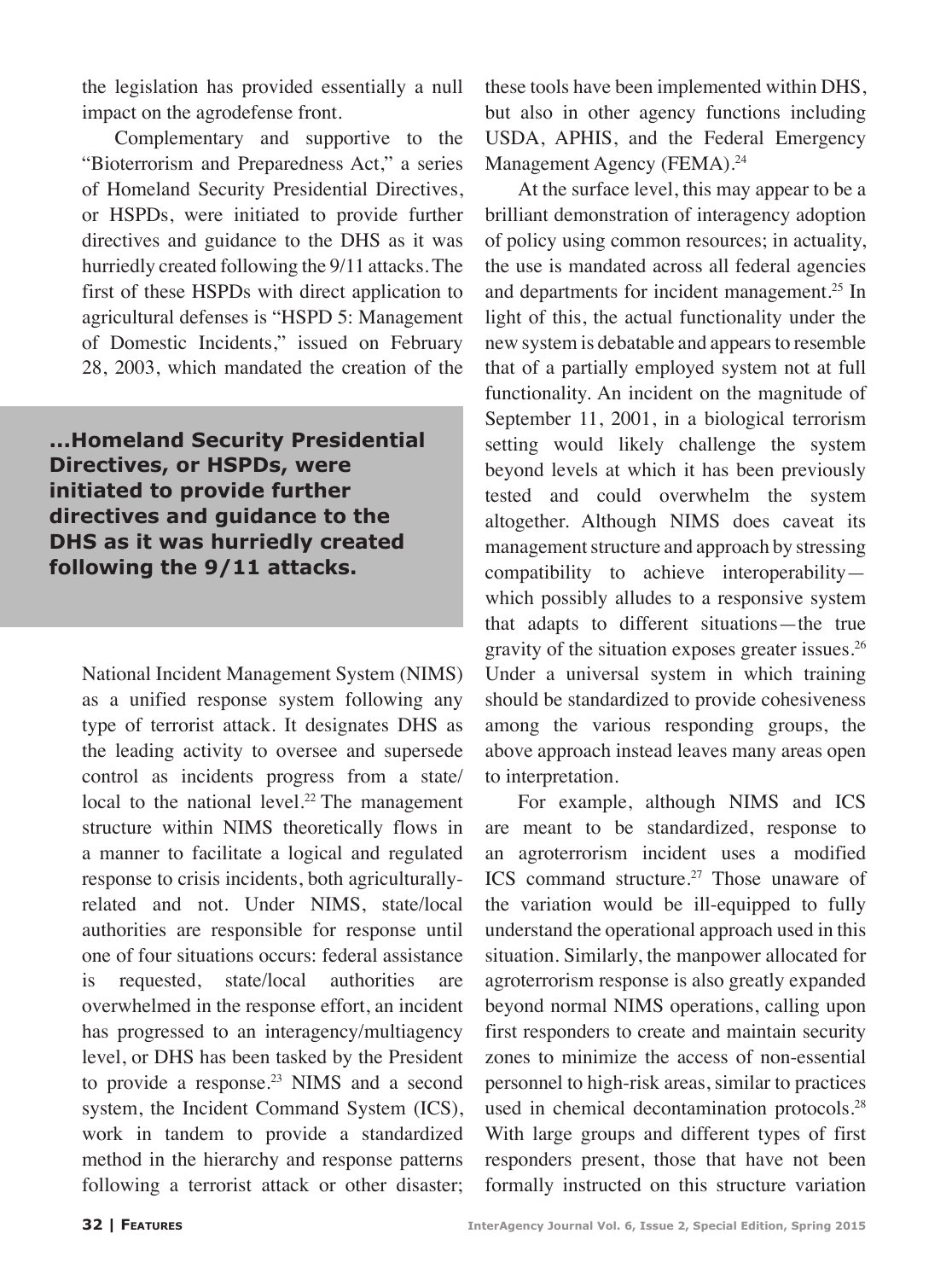are highly likely to fall between understanding gaps, with the result being a disjointed response effort.

Following the release of HSPD-5, a second directive, released in 2003, addressed aspects of agriculture protection. "HSPD-7: Critical Infrastructure Identification, Prioritization, and Protection" is meant to identify both perceived risks to the economy and the security of the U.S. as assessed by DHS, interagency partners, and local officials.<sup>29</sup> HSPD-7 attempts to bring the best of different departments together in order to combat different areas of concern, including agriculture; but much like HSPD-9 that would follow, a general lack of understanding of the skill sets available undermines the intent of HSPD-7. The intended result of obtaining experts is instead met with an unequal set of professionals, none of whom have previously worked on the agroterrorism defense mission in this manner. Instead of collaborating with each other, local entities, and private industry to identify best practices as identified in the HSPD, a shallow series of mandatory afteraction reports are the only deliverables that have been produced to date. $30$  Proper engagement through consultation with experts to understand available capabilities by the President rather than broad grouping based on different department's presumed specialties would work to greatly enhance the end products provided from such interagency efforts. As it is related to HSPD-7, tasking is divided up between DHS, USDA, and the Department of Health and Human Services (HHS), with USDA taking the lead on agriculture and food efforts, and HHS leading the remaining efforts.<sup>31</sup> DHS's role in the effort, presumably that of an overarching lead, is not explicitly stated. Therefore, the likely result of the effort is the stove-piping of time and research efforts rather than a unified approach.

One report that appears to have captured the intent of HSPD-7 is a multi-year series of assessments that occurred between 2005 and 2008 known as the Strategic Partnership Program Agroterrorism (SPPA). As identified in HSPD-7, DHS, USDA, FDA, and a number of local industry volunteers visited agricultural and food service sites across the country to assess agricultural risks and vulnerabilities.<sup>32</sup> The approach used appears to have been

> **An incident on the magnitude of September 11, 2001, in a biological terrorism setting would likely challenge the system beyond levels at which it has been previously tested and could overwhelm the system altogether.**

inconsistent, and there was a lack of continuity in the manner of sites selected for assessment. The underlying assessment tool for all the evaluations contained in the report was a newly-developed analysis instrument known as Criticality, Accessibility, Recuperability, Vulnerability, Effect, Recognizability, and Shock  $(CARVER+Shock).$ <sup>33</sup> The primary issue with SPPA, if it is indeed the envisioned deliverable from HSPD-7, is that extreme variability was identified within the different areas evaluated. Assuming that those who conducted the assessments were agricultural specialists, many of the recommendations exceed the knowledge presumable of generalists unfamiliar with the threats posed, and hence, not trained to develop appropriate agroterrorism countermeasures at their respective facilities. Attempting to cover an entire "farm-to-table" continuum for evaluation, the SPPA report covers eight risk areas within the supply chain: producers (plants), producers (animal), processors/manufacturers, restaurant/food service, retail, warehouse and logistics, and agriculture inputs and services.<sup>34</sup>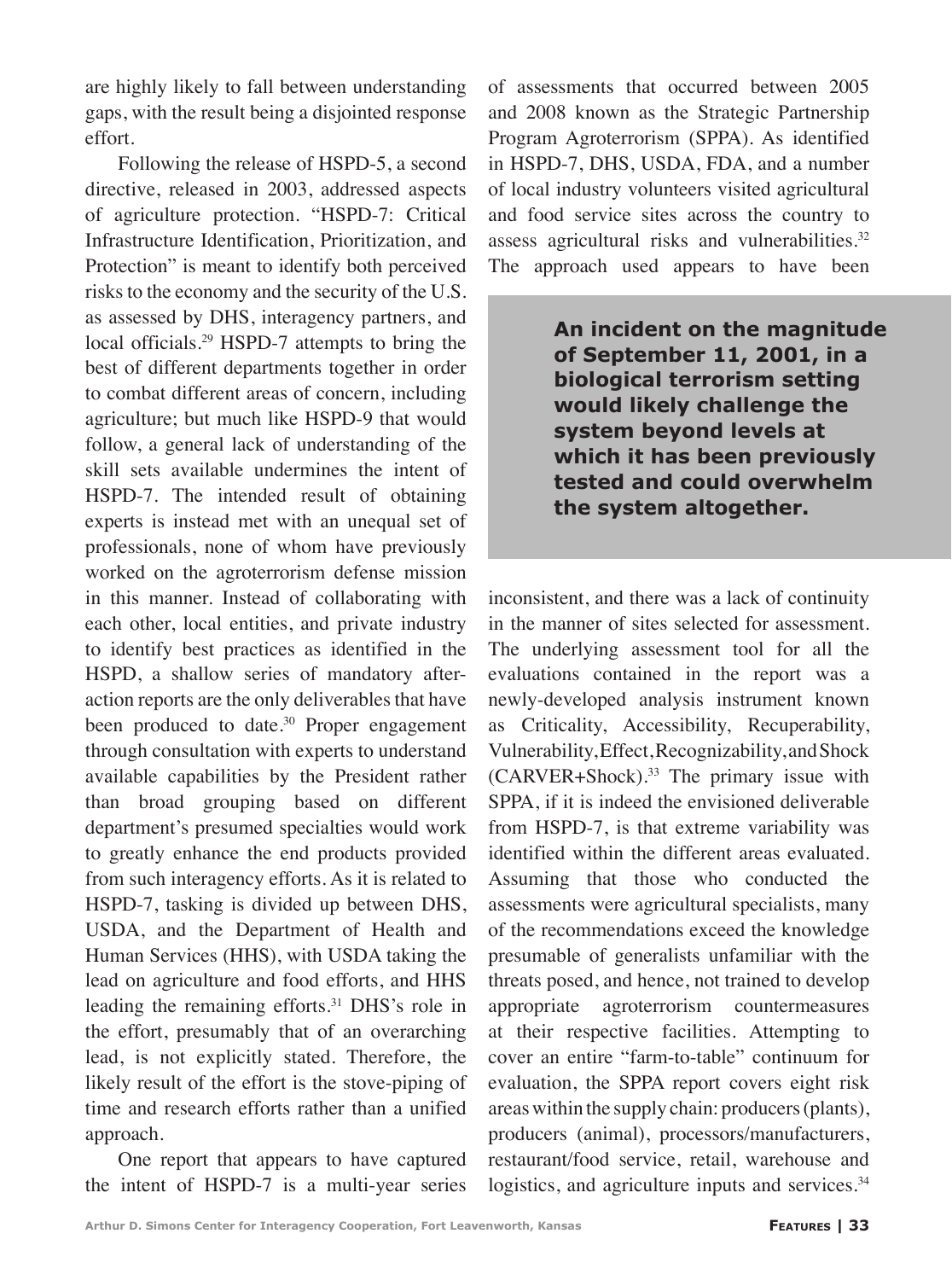The overarching report structure emphasizes that substantial flaws existed in all eight of these areas and that tampering or introduction of a pathogen could be implemented at multiple points within each process area.

The third of the agriculturally-related HSPD documents, "HSPD 9: Defense of United States Agriculture and Food," released in 2004, attempts to bring agriculture defenses to the forefront. By rescinding Presidential Decision Directive-63 (PDD-63) and identifying agriculture as a "critical node," the 1998 Presidential HSPD-9 emphasized understanding agriculture risks and mandated new state-ofthe-art biocontainment facilities.<sup>35</sup> HSPD-9 is an acknowledgement of the need to increase

**The likely result is that agroterrorism defense will not receive the attention it appropriately deserves until after a critical asset has been struck.**

efforts to directly confront and address issues of terrorist attacks via interagency collaboration. In this effort, the Environmental Protection Agency (EPA), HHS, USDA, and the Secretary of the Interior are jointly engaged to mitigate existing vulnerabilities in order to protect the American food system.<sup>36</sup> Like earlier efforts under the "Bioterrorism and Preparedness Act," follow-through and integration of the right elements are required to make such interagency functions a useful value-added; in the absence of this element, they remain a loosely assembled compilation of unlike parts, and the end result is fragmented or, worse, left unaddressed.

Efforts through the National Veterinary Stockpile (NVS) to combat livestock risks through vaccines and the associated National Plant Disease Recovery System (NPRDS) to

use more disease-resistant seed varieties for crops that are also contained within HSPD-9 appear well intentioned. $37$  Yet without stewardship and an agency directly responsible for their management, they have largely fallen by the wayside within the USDA architecture as miscellaneous programs that are nearly nonexistent in the current budget. The intent would be that different groups of first responders would be able to function cohesively. This goal, however, requires that first responders have the same fundamental understanding of a response organization and the associated hierarchy. In light of the HSPD-5/7/9 series, farms still trail far behind with regard to biological defense. Analysis of available funding documentation reveals that there has been a much greater emphasis on civilian, non-agricultural aspects of biological defense, including the Strategic National Stockpile (SNS), State and Local Preparedness and Response Capability, and the National Hospital Preparedness Program  $(HPP).$ <sup>38</sup>

#### **The Future of Combating Agroterrorism**

A survey of the available literature suggests that the recommendations provided by the National Research Council of the National Academies have created the baseline upon which all agroterrorism defense efforts have sprouted. In their assessment, three policy recommendations were provided to the federal government: surveillance on a national level for biological agent incidents, establishment of doctrine for response to agroterrorism events, and emphasis on public and community education to assist in surveillance efforts to deter an attack.<sup>39</sup> Supplementing community education are further advocacy efforts to improve the existing training of first responders to improve their ability to assist in the identification of potential animal disease events or improve their response time in the instance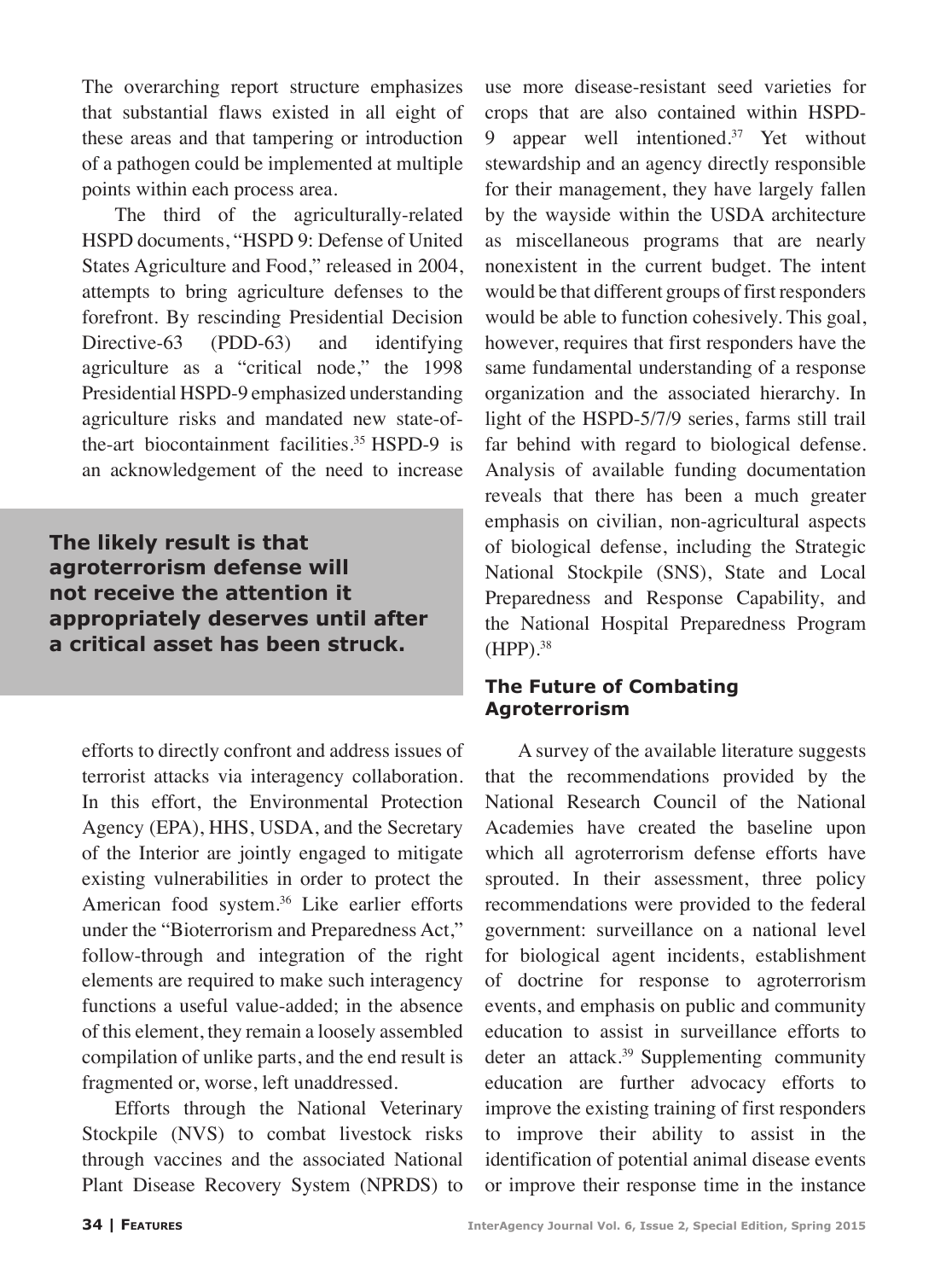of an event.40

In spite of these hopeful signs, and given the country's great reliance on its farms and associated food infrastructure, it is especially puzzling that the overall progress in creating agricultural defenses has remained largely stagnant despite many efforts that have been initiated across the interagency. Of all of the efforts initiated, the SPPA efforts have spawned perhaps the most comprehensive and tangible progress toward meeting and addressing the agricultural terrorism threat. Even so, databases for best practices are spread across DHS's Homeland Security Information Network, USDA's FoodSHIELD, and the Federal Bureau of Investigation's Infragard database, among others.<sup>41</sup> Each advocates its respective database as a "one-stop-shop" for information, but with three independent databases, this statement is far from accurate.

What has been started within the U.S., both government-initiated and non-government initiated, to combat agroterrorism is unevenly distributed at best or dangerously chaotic at worst. That which becomes overly complex unfortunately becomes avoided and disregarded—the exact opposite of what the interagency should be doing with respect to agroterrorism. An underlying idea of "out of sight, out of mind" possibly contributes to this effort, with many leadership decisions vested in organizations far removed from agricultural communities.<sup>42</sup> The likely result is that agroterrorism defense will not receive the attention it appropriately deserves until after a critical asset has been struck. Until the current approach of interagency coordination for addressing agricultural threats is righted, the U.S. is poised on a very dangerous path, as the existing flaws appear ripe for exploitation. Only through substantial reworking and retooling can the system be remedied to provide adequate defenses before it is too late. *IAJ*

#### **NOTES**

1 The views expressed herein are those of the author and do not necessarily reflect the official views of the U.S. government or any of its entities.

2 Simon M. Whitby, *Biological Warfare Against Crops*, Palgrave, New York, 2002, pp. 175–176.

3 Jason B. Moats, *Agroterrorism: A Guide for First Responders*, Texas A&M University Press, College Station, 2007, pp. 6–7; R. Norton, "Food Security Issues: A Potential Comprehensive Plan," *Poultry Science Association*, Vol. 82, 2003, p. 959, <http://ps.fass.org/content /82/6/958.long>, accessed on January 13, 2015.

4 Moats, p. 1; Peter Chalk, *Hitting America's Soft Underbelly: The Potential Threat of Deliberate Biological Attacks Against the U.S. Agricultural and Food Industry*, RAND Corporation, Santa Monica, 2004, p. xii, <http://www.rand.org/content/dam/rand/pubs /monographs/2004/RAND\_MG135.pdf>, accessed on January 13, 2015.

5 Johnnie L. Gilpen, Jr. et al., "Agriculture Emergencies: A Primer for First Responders," *Biosecurity and Bioterrorism: Biodefense Strategy, Practice, and Science*, Vol. 7, No. 2, 2009, p. 188, <www.ncbi. nlm.nih.gov/pmc/articles/PMC2995339/>, accessed on January 13, 2015.

6 Frank R. Spellman, *Food Supply Protection and Homeland Security*, Government Institutes, Lanham, 2008, p. 122.

7 Whitby, pp. 24–25.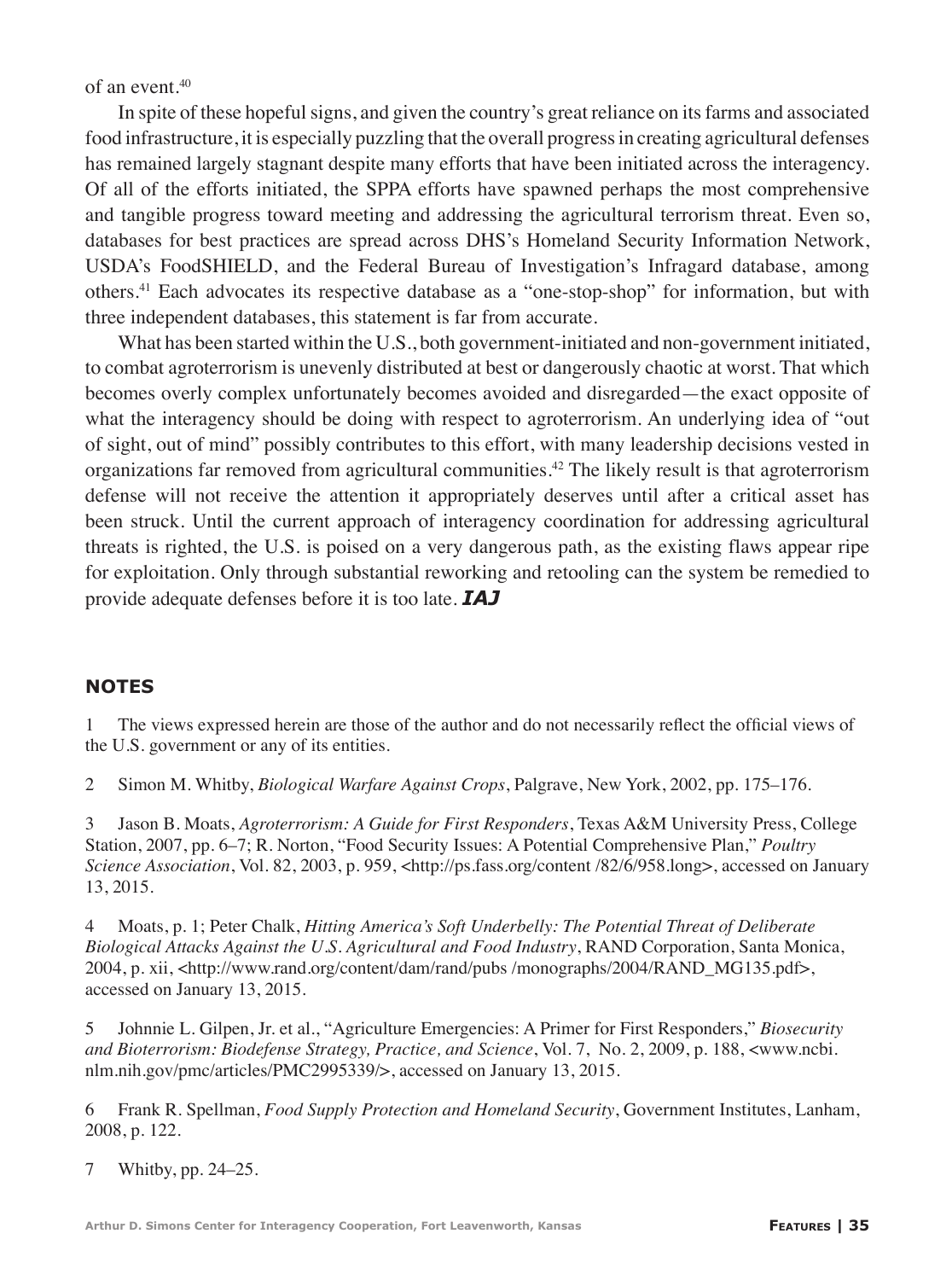8 U.S. Food and Drug Administration, "Strategic Partnership Program Agroterrorism (SPPA) Initiative: Final Summary Report, September 2005–September 2008," Silver Spring, MD, 2008, pp. 6–7, <http:// www.fda.gov/downloads/Food/FoodDefense/UCM181069.pdf>, accessed on January 13, 2015; Terrence Wilson et al., "Agroterrorism, Biological Crimes, and Biowarfare Targeting Animal Agriculture: The Clinical, Pathologic, Diagnostic, and Epidemiologic Features of Some Important Animal Diseases," *Clinics in Laboratory Science*, Vol. 21, No. 3, 2001, p. 550, <http://agresearch.umd.edu/CANRP/files/6th%20 Annual%20Agricultural%20outlook%20and%20Policy%20Conference/Agricultural%20and%20Food%20 Security%20Issues.pdf>, accessed on January 13, 2015.

9 Spellman, pp. 104–105.

10 National Research Council of the National Academies, *Countering Agricultural Bioterrorism*, The National Academies Press, Washington, 2012, p. 1.

11 Linda B. Katz (ed.), *Agroterrorism: Another Domino?* Novinka Books, New York, 2008, p. 10.

12 Tara Kirk Sell et al., "Biodefense Funding: Changes from President's Budget to Congressional Appropriations," *Biosecurity and Bioterrorism: Biodefense Strategy, Practice, and Science*, Vol. 10, No. 3, pp. 322–323, <http://online.liebertpub.com/doi/pdf /10.1089/bsp.2012.0042>, accessed on January 13, 2015.

13 Ibid., p. 323.

14 Spellman, pp. 102–103.

15 U.S. Food and Drug Administration, 2008, p. 5.

16 Katz, p. 23.

17 Katz, p. 38.

18 U.S. Food and Drug Administration, "Public Health Security and Bioterrorism Preparedness and Response Act of 2002 (Public Law 107-188)," Washington, 2002, pp. 3–4, <http://www.fda.gov/ regulatoryinformation/legislation/ucm148797.htm>, accessed on January 13, 2015.

19 Jim Monke, "Agroterrorism: Threats and Preparedness," Congressional Research Service Report RL32521, 2007, p. 48, <http://www.fas.org/sgp/crs/terror/RL32521.pdf>, accessed on January 13, 2015.

20 U.S. Food and Drug Administration, 2002, p. 6.

21 U.S. Food and Drug Administration, 2002, pp. 10–12.

22 Moats, p. 33; The White House, Office of the Press Secretary, Homeland Security Presidential Directive (HSPD)-5, "Management of Domestic Incidents," Washington, 2003, pp. 1–2, <http://training. fema.gov/EMIWeb/IS/ICSResource/assets/HSPD-5.pdf>, accessed on January 13, 2015.

23 The White House, Office of the Press Secretary, HSPD-5, pp. 2–3.

24 Gilpen et al., p. 190.

25 The White House, Office of the Press Secretary, HSPD-5, p. 4.

26 Ibid., p. 3.

27 Moats, p. 31.